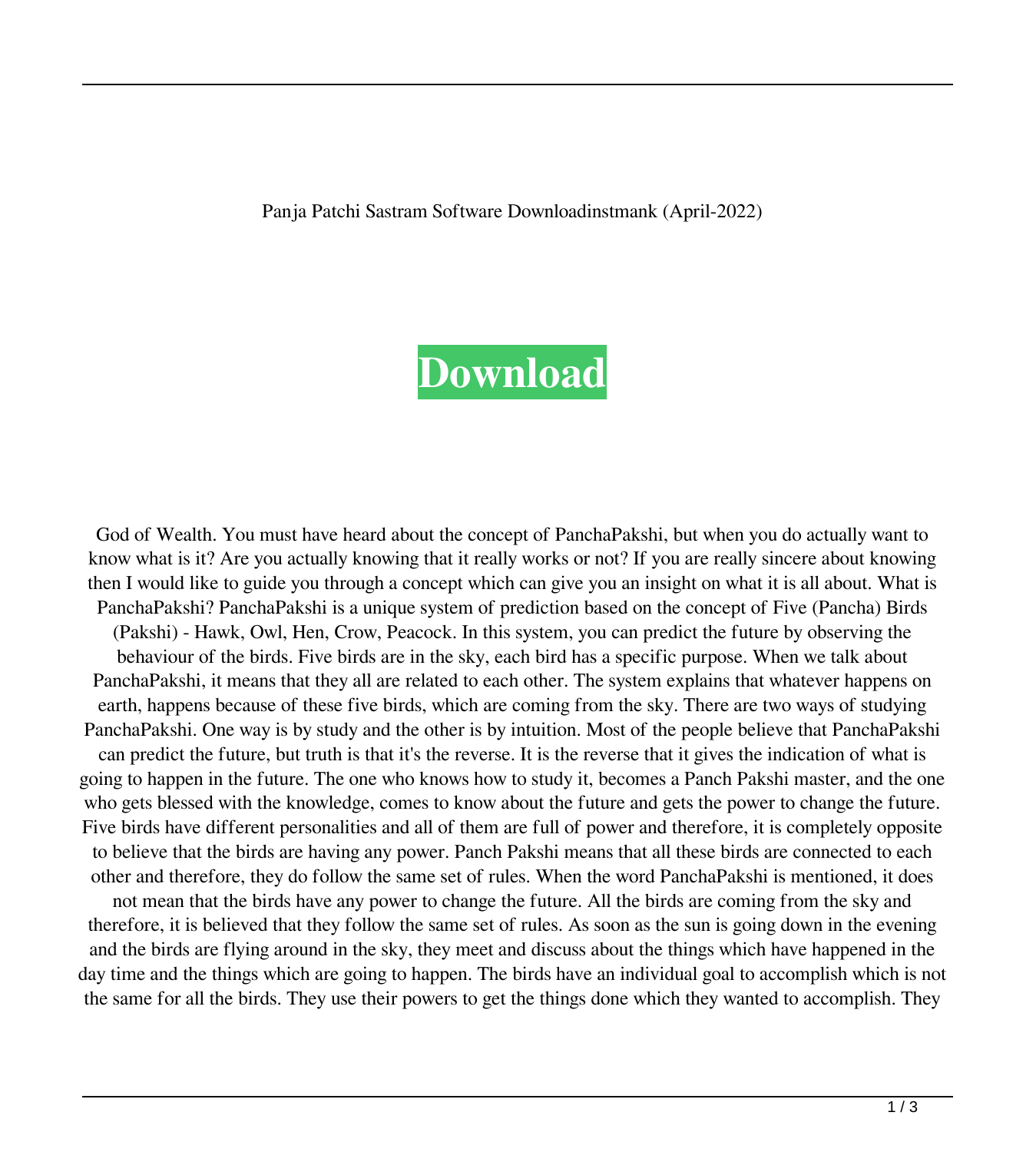are not afraid